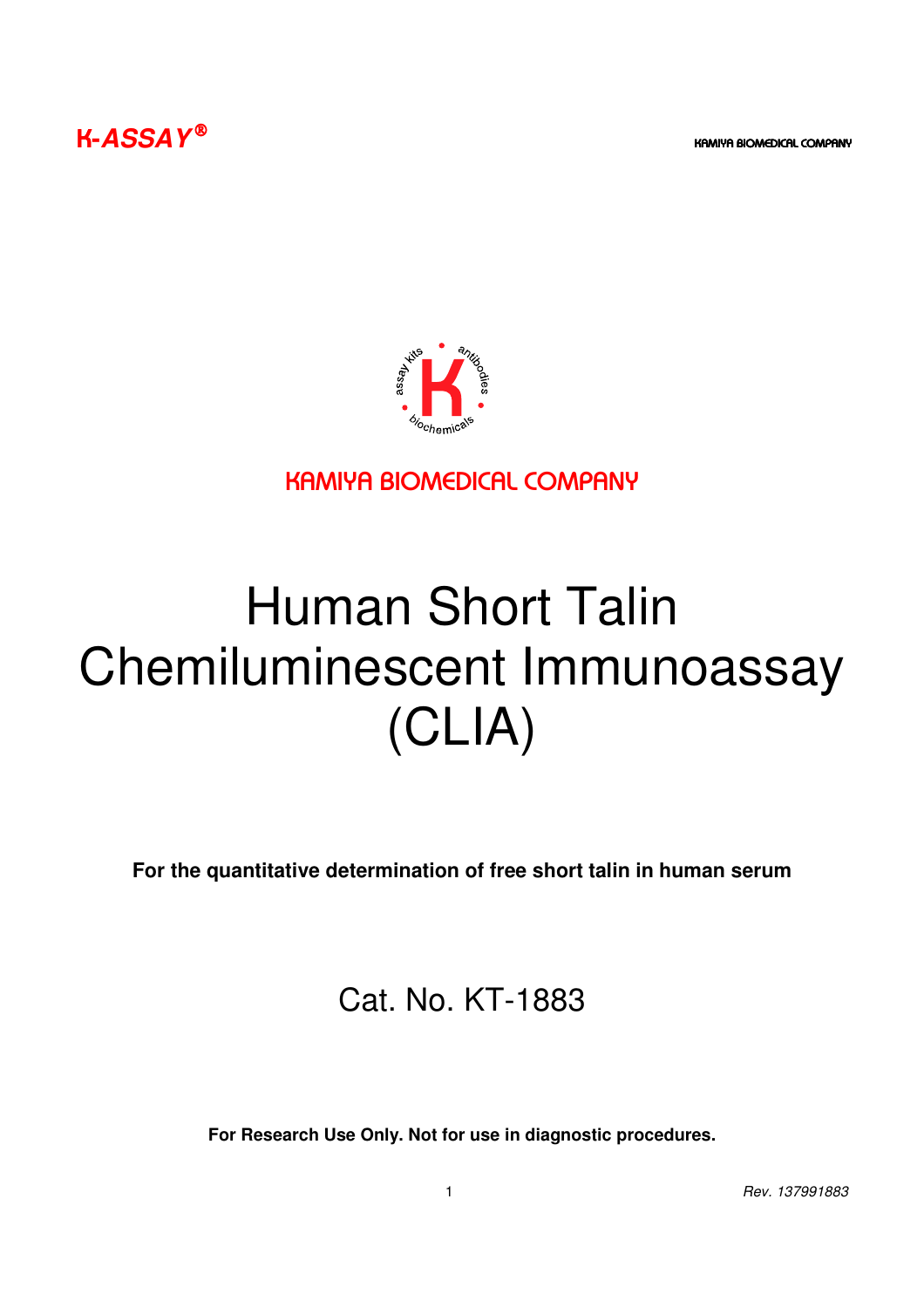

### **PRODUCT INFORMATION**

### **Human Short Talin Chemiluminescent Immunoassay (CLIA)**

### **Cat. No. KT-1883**

### **INTENDED USE**

The Human Short Talin (S-Talin) Chemiluminescent Immunoassay (CLIA) is for the quantitative determination of free S-Talin fragment present in human serum in the range from 31 ng/mL to 2,000 ng/mL. **This kit is for research use only. Not for use in diagnostic procedures.**

### **INTRODUCTION**

S-Talin is a cytoskeletal protein which is involved in integrin mediated signal transduction (1). Recently it has been reported that in rheumatoid arthritis (RA), a short portion of the cytoplasmic domain of S-Talin is cleaved and released into the circulation (2). Furthermore, quantitation of the circulating levels of the S-Talin peptide has been demonstrated to be a better marker of RA than the more traditional markers such as anti-CCP (ACCP) antibody (3).

### **ASSAY PRINCIPLE**

The S-Talin test is based on the principle of a solid phase enzyme-linked sandwich immunosorbent assay (4, 5). The assay system utilizes a specific monoclonal antibody directed against a distinct epitope on the S-Talin molecule, and is coated on the microtiter wells for the solid phase immobilization of the S-Talin. A second monoclonal antibody directed against a different epitope on the S-Talin and conjugated with horse radish peroxidase (HRP) is used for detecting the S-Talin. The test sample (serum) is allowed to react with the capture antibody which immobilizes the S-Talin present in the sample. Following washing, HRP conjugated detection antibody is added to wells and allowed for the bound S-Talin to form the sandwich with the two antibodies. Following another wash, a chemiluminescent substrate of HRP is added and incubated. The resulting luminescence is measured spectrophotometrically using a luminometer. The concentration of S-Talin is directly proportional to the relative luminescent units (RLU) of the test sample.

### **COMPONENTS**

- Antibody-Coated Microtiter wells (1 break-apart plate, 96 wells) coated with monoclonal anti-S-Talin antibody.
- Calibrator Set containing lyophilized S-Talin calibrator (2,000 ng/vial, 3 vials/kit)
- Sample diluent (6 mL)
- Calibrator diluent (12 mL of human serum with preservatives)
- HRP Conjugated monoclonal antibody reagent (12 mL)
- Wash buffer concentrate (25 mL of 20x PBST)
- Chemiluminescent substrate A and B (6 mL each)

### **MATERIALS REQUIRED BUT NOT PROVIDED**

- Precision pipettes: 50 µL, 100 µL, and 1.0 mL
- Disposable pipette tips
- De-ionized water
- Vortex mixer or equivalent
- Plate shaker
- Absorbent paper or paper towels
- Microtiter luminometer capable of measuring luminescent signal

### **STORAGE**

- Store the kit at 4°C upon receipt. Refer to the package label for the expiration date.
- The opened and used reagents are stable until the expiration date if stored properly at 4°C.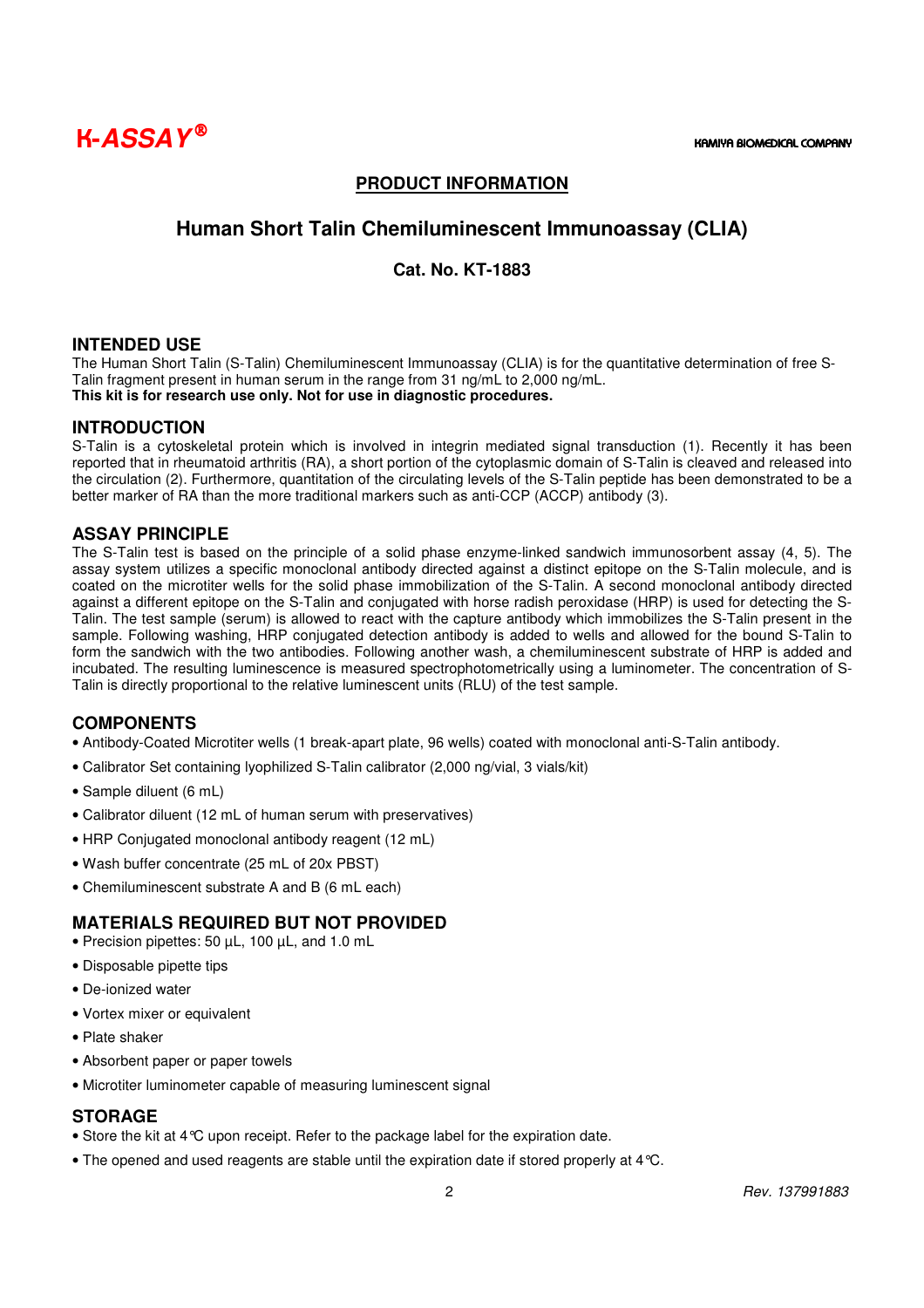## **K-ASSAY** ® KAMIYA BIOMEDICAL COMPANY

• Keep antibody coated microtiter plate dry in a sealed bag with desiccant to minimize exposure to moisture.

### **REAGENT PREPARATION**

### **Calibration curve:**

• In a holder set up seven 1.5 mL tubes such as eppendorf tubes and label them 2 to 8.

• Add 200 µL of calibrator diluent into each of the 7 tubes.

• Add 1 mL of calibrator diluent in one of the vials containing S-Talin calibrator, mix by vortexing to get 2,000 ng/mL S-Talin solution. Label this vial as #1.

• Make a 2-fold serial dilution of the 2,000 ng/mL S-Talin solution by transferring 200 uL from tube #1 to #2, #2 to #3 and all the way to #7, to get 1,000, 500, 250, 125, 62.5, and 31 ng/mL S-Talin solutions. Note tube #8 has only the calibrator diluent and is the 0 ng/mL S-Talin control.

### **Wash buffer:**

Dilute the entire 25 mL of the 20x wash buffer concentrate to 500 mL with distilled water in a bottle and store it capped. The 1x wash buffer is good for 6 months at room temperature.

### **SAMPLE COLLECTION AND PREPARATION**

• The use of serum samples is required for this test.

• Serum should be collected using standard techniques.

• Samples which cannot be assayed within 6 hours after collection may be frozen at –20°C or lower, and will be stable for up to six months.

• Samples should not be repeatedly frozen and thawed prior to testing. DO NOT store in "frost free" freezers, which may cause occasional thawing.

• Specimens which have been frozen, and those which are turbid and/or contain particulate matter, must be centrifuged prior to use.

### **ASSAY PROTOCOL**

• Secure the desired number of coated wells in the holder.

• Dispense 50 µL of S-Talin calibrators, test samples and controls into the appropriate wells (An example of the layout is shown in Figure 1 below).

| Well<br>ID   | <b>Talin Standard</b><br>(ng/ml) |      | <b>Samples</b>  |                             |                            |   |
|--------------|----------------------------------|------|-----------------|-----------------------------|----------------------------|---|
|              |                                  | 2    | з               | 4                           | 5                          | 6 |
| А            | 0                                | 0    | Sample 1        |                             | Sample 1 Sample 9 Sample 9 |   |
| B            | 31                               | 31   |                 | Sample 2 Sample 2 and so on |                            |   |
| $\mathsf{C}$ | 62.5                             | 62.5 | Sample 3        | Sample 3                    |                            |   |
| D            | 125                              | 125  |                 | Sample 4 Sample 4           |                            |   |
| E            | 250                              | 250  | Sample 5        | Sample 5                    |                            |   |
| F            | 500                              | 500  |                 | Sample 6 Sample 6           |                            |   |
| G            | 1000                             | 1000 | Sample 7        | Sample 7                    |                            |   |
| H            | 2000                             | 2000 | Sample8 Sample8 |                             |                            |   |

Figure 1: A typical plate layout of the S-Talin CLIA

• Dispense 50 µL of Sample Diluent into each well.

• Thoroughly mix for 20-30 seconds on a plate shaker. It is very important to mix completely.

**Note:** It is recommended that all samples including the calibrators are run in duplicate at the minimum.

• Incubate at 37°C (or at room temperature if a 37°C shaker is not available) for 60 minutes on a plate shaker.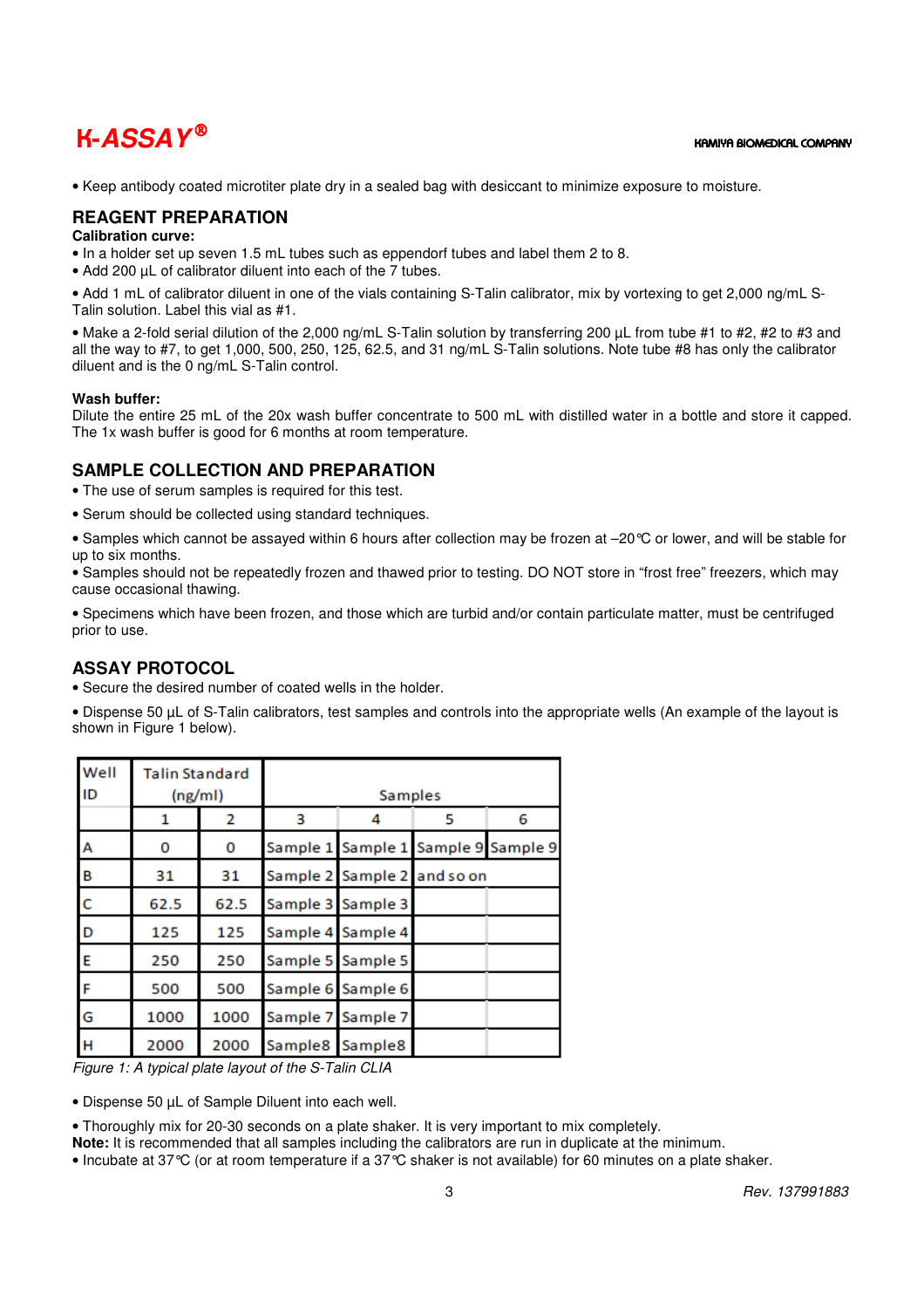## $\mathbf{K}\text{-}\mathbf{ASSA}\, \bm{Y}^{\circledR}$  and  $\mathbf{K}\text{-}\mathbf{ASSA}\, \bm{Y}^{\circledR}$  and  $\mathbf{K}\text{-}\mathbf{S}\text{-}\mathbf{S}\text{-}\mathbf{S}$

• Remove the incubation mixture by flicking plate contents into a waste container. (Alternatively a plate/strip washer can be used).

- Wash the microwells 3-4 times with 300 µL of 1x wash buffer/well.
- Add 100 µL/well of the HRP-conjugated antibody reagent.
- Incubate at 37°C (or at room temperature if a 37°C shaker is not available) for 60 minutes, on a plate shaker.

• Remove the incubation mixture by flicking plate contents into a waste container. (Alternatively a plate/strip washer can be used).

- Wash the microwells 4-5 times with 300 µL of 1x wash buffer/well.
- Strike the wells sharply onto absorbent paper or paper towels to remove all residual wash solution.

• While the samples are incubating prepare required volume of the chemiluminescent substrate by mixing equal volume of reagents A and B in a separate tube.

- Dispense 100 µL of the chemiluminescent substrate solution into each well. Gently mix for 5 seconds.
- Incubate at room temperature for 5 minutes.
- Read the luminescence in each well using a luminometer plate reader.

### **CALCULATIONS**

• Calculate the mean luminescence (RLU) for each set of reference calibrators, controls and samples.

• Subtract RLU for 0 ng/mL S-Talin from all the values.

• Construct a calibration curve by plotting the mean RLU obtained for each reference calibrator against its concentration in ng/mL, with RLU values on the vertical or Y axis, and concentrations on the horizontal or X axis.

• Use the mean RLU values for each sample to determine the corresponding concentration of S-Talin in ng/mL from the calibration curve.

• Note: Many plate readers come with built-in software for data analysis, which can be used for processing and analyzing the data.

### **EXAMPLE CALIBRATION CURVE**

A typical calibration curve is shown in Figure 2 below. This calibration curve is for illustrative purpose only, and should not be used to calculate unknowns. Each laboratory should obtain its own data and calibration curve.

| Talin   |       |            |       |                |                |
|---------|-------|------------|-------|----------------|----------------|
| (ng/ml) |       | <b>RLU</b> |       | <b>Avg RLU</b> | <b>Net RLU</b> |
| 0       | 581   | 591        | 557   | 576            | 0              |
| 62.5    | 1236  | 917        | 993   | 1049           | 472            |
| 125     | 2248  | 3155       | 1995  | 2466           | 1890           |
| 250     | 5631  | 5995       | 6348  | 5991           | 5415           |
| 500     | 13543 | 14066      | 16320 | 14643          | 14067          |
| 1000    | 30880 | 25080      | 25561 | 27174          | 26597          |
| 2000    | 49974 | 50942      | 56026 | 52314          | 51738          |

Table 1: Typical results showing (triplicate) RLU, average RLU and net RLU (after background subtraction) for each S-Talin concentration.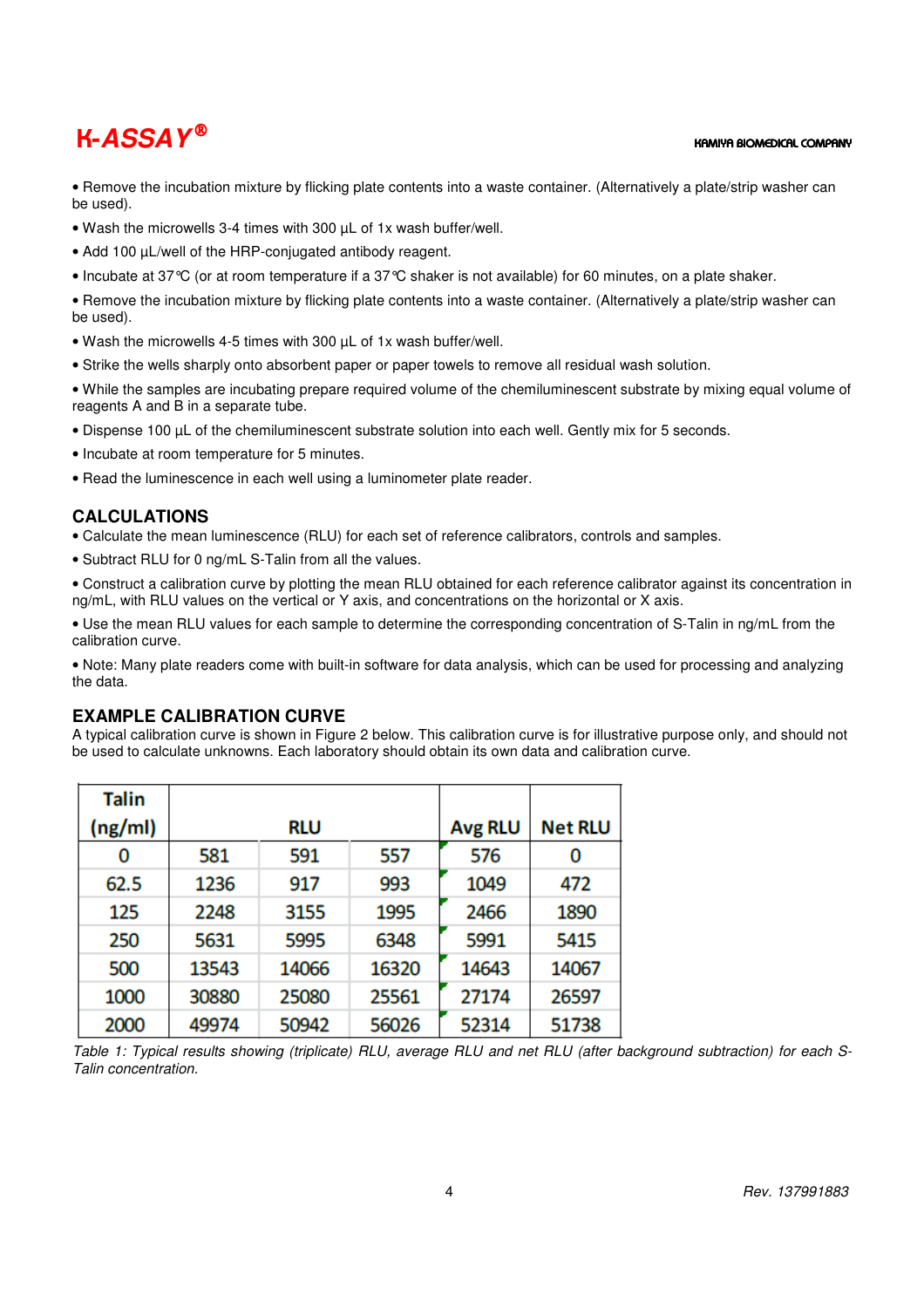## $\mathbf{K}\text{-}\mathbf{ASSA}\, \bm{Y}^{\circledR}$  and  $\mathbf{K}\text{-}\mathbf{ASSA}\, \bm{Y}^{\circledR}$  and  $\mathbf{K}\text{-}\mathbf{S}\text{-}\mathbf{S}\text{-}\mathbf{S}$



Figure 2: A typical calibration curve showing linear fit of the data with  $R<sup>2</sup>$  value of 0.9979.

### **LIMITATIONS AND PRECAUTIONS**

• Reliable and reproducible results will be obtained when the assay procedure is carried out with a complete understanding of the package insert instructions and with adherence to good laboratory practice.

- Do not mix reagents from different kits.
- Do not use previously generated calibration curve for data analysis. Generate a fresh calibration curve with each assay.
- The wash procedure is critical. Insufficient washing will result in poor precision and false absorbance readings.
- If the RLU values exceed the detection limit of the luminometer, the sample must be diluted and retested.

### **PERFORMANCE CHARACTERISTICS**

### **Sensitivity**

The assay range for this kit is from 0 to 2,000 ng/mL S-Talin with a limit of detection (LOD) of 30 ng/mL. The samples containing >2 µg/mL S-Talin (which results in RLU greater than that for 2000 ng/mL calibrator) should be diluted and retested.

### **Precision**

Intra-Assay precision was determined by replicate determinations of S-Talin at three different concentrations (ng/mL) in serum samples in one assay. Intra-assay variability is shown below:

| Sample       |      |      |     |
|--------------|------|------|-----|
| # Replicates |      |      |     |
| Mean         | 1975 | 1023 | 549 |
| <b>SD</b>    | 123  | 122  | 56  |
| CV %         |      | 12%  | 10% |

Inter-Assay precision was determined by replicate determinations of S-Talin at three different concentrations (ng/mL) in serum samples in 3 different assays. Inter-assay variability is shown below: